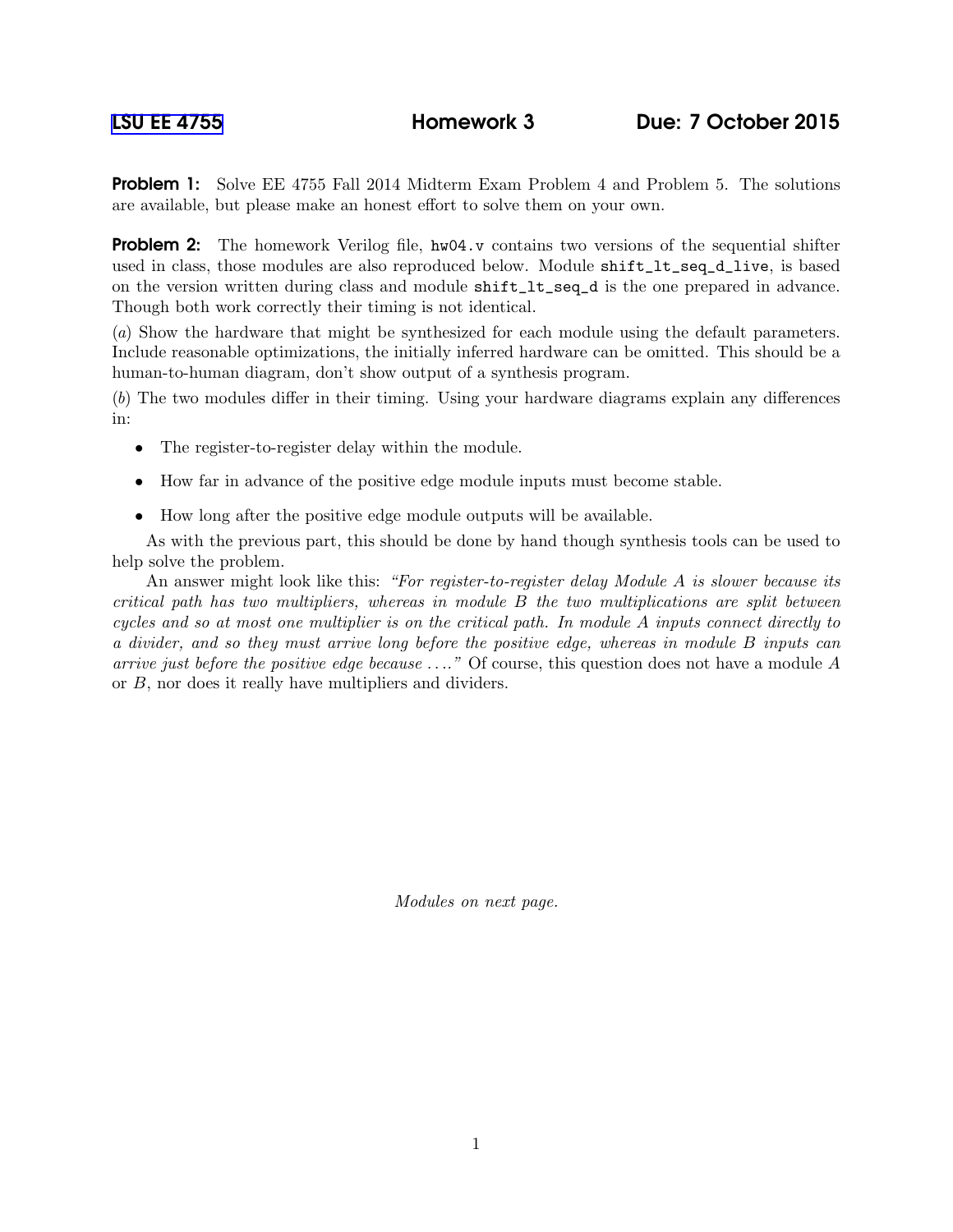```
module shift_lt_seq_d_live
#( int wid_lg = 6,
   int num_shifters = 1,
   int wid = 1 \lt\lt wid_lg )( output logic [wid-1:0] shifted,
   output logic ready,
   input [wid-1:0] unshifted,
   input [wid_lg-1:0] amt,
   input start,
   input clk );
 localparam int bits_per_seg = wid_lg / num_shifters;
 logic [num_shifters-1:0] shift;
 wire [wid-1:0] shin[num_shifters-1:-1];
 assign \sin[-1] = \sin\theta;
 for ( genvar i=0; i<num_shifters; i++ ) begin
    localparam int fs\_amt = 2 ** (i * bits\_per\_seg);
    shift_fixed #( wid_lg, fs_amt ) sf( shin[i], shin[i-1], shift[i] );
 end
 logic [num_shifters-1:0][bits_per_seg-1:0] cnt;
 always_ff @( posedge clk ) begin
    if (start == 1) begin
       ready = 0;
       cnt = amt;shift = 0;shifted = unshifted;
    end else begin
       if ( cnt == 0 ) ready = 1;
       for ( int i=0; i<num_shifters; i++ ) begin
          shift[i] = cnt[i] > 0;if (int[i] != 0) \text{cnt}[i] --;end
       shifted = shin[num_shifters-1];
    end
 end
```

```
endmodule
```
Another module on next page.